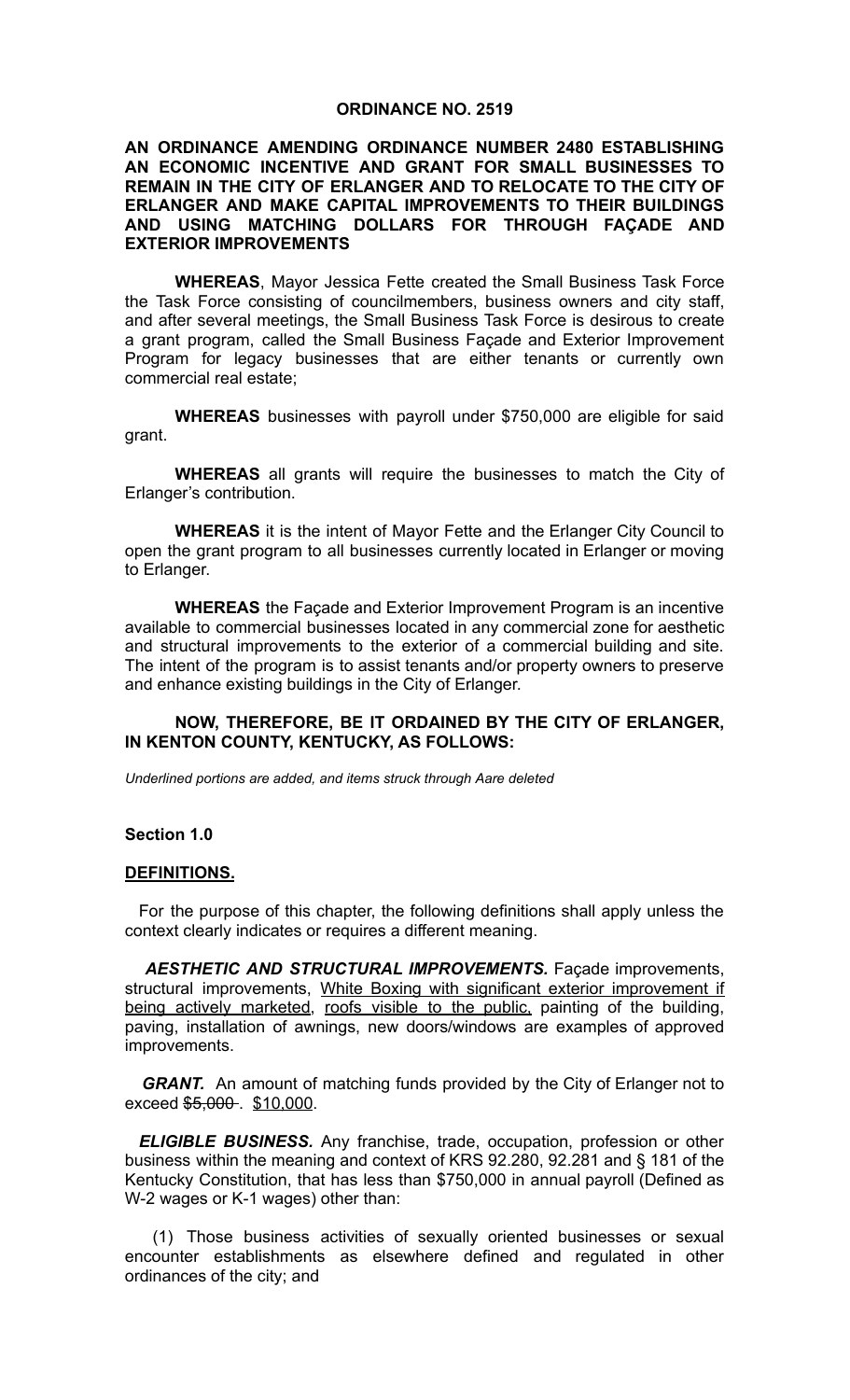(2) Those business activities which receive incentives from the Commonwealth that involve occupational license fees for which the City already is contributing to those incentives; and

*WHITE BOXING.* A lettable space with a minimally finished interior that may contain ceilings, lighting, plumbing, HVAC, interior walls, electrical outlets, and a concrete floor.

# **ESTABLISHMENT OF SMALL BUSINESS FAÇADE AND EXTERIOR IMPROVEMENT GRANT**

In order to promote and induce new and existing Eligible Businesses to engage in new or expanded eligible business activities in the city that increase the property values of all businesses in the City of Erlanger, there is hereby established the Small Business Façade and Exterior Improvement Program for Legacy Businesses described in this chapter for are-an Eligible Business that makes Aesthetic and Structural improvements to their buildings certified by the Economic Development Director, as qualified for the Grant in conformity with the provisions of this chapter.

### **DESCRIPTION OF SMALL BUSINESS FAÇADE AND EXTERIOR IMPROVEMENT GRANT**

The Small Business Façade and Exterior Improvement Grant shall be awarded annually to all Eligible Businesses in an amount not to exceed \$5,000 per Eligible Business. All Grants are matching grants and would require the Eligible Business to make improvements to their Building and all matching dollars would be used for Aesthetic and Structural Improvements to the exterior of their building.

### **GRANT QUALIFICATIONS AND CERTIFICATION.**

(A) No Eligible Business shall receive a grant established by this chapter without a valid certification by the Economic Development Director that the proposed Aesthetic and Structural improvements are qualified for the Grant.

(B) An Eligible Business may qualify for a Grant established in this chapter by submitting a written application for it to the city with all the information required by the city, which shall include, without limitation:

- (1) Information about the organizational structure of the business and the owners thereof;
- (2) The business history of the employer;
- (3) An explanation of the improvements;
- (4) Proof of Ownership of the Building or Business; and
- (5) An explanation for how the improvements of the business meets any of the following factors:
	- a) Directly increase future revenue/job creation in the City of Erlanger.
	- b) Significantly decrease blight within the City of Erlanger.
	- c) The businesses aesthetic and structural improvements will significantly increase the property tax value.
- (6) A commencement date for the proposed improvements.
- (7) The anticipated cost of the proposed improvements and the amount